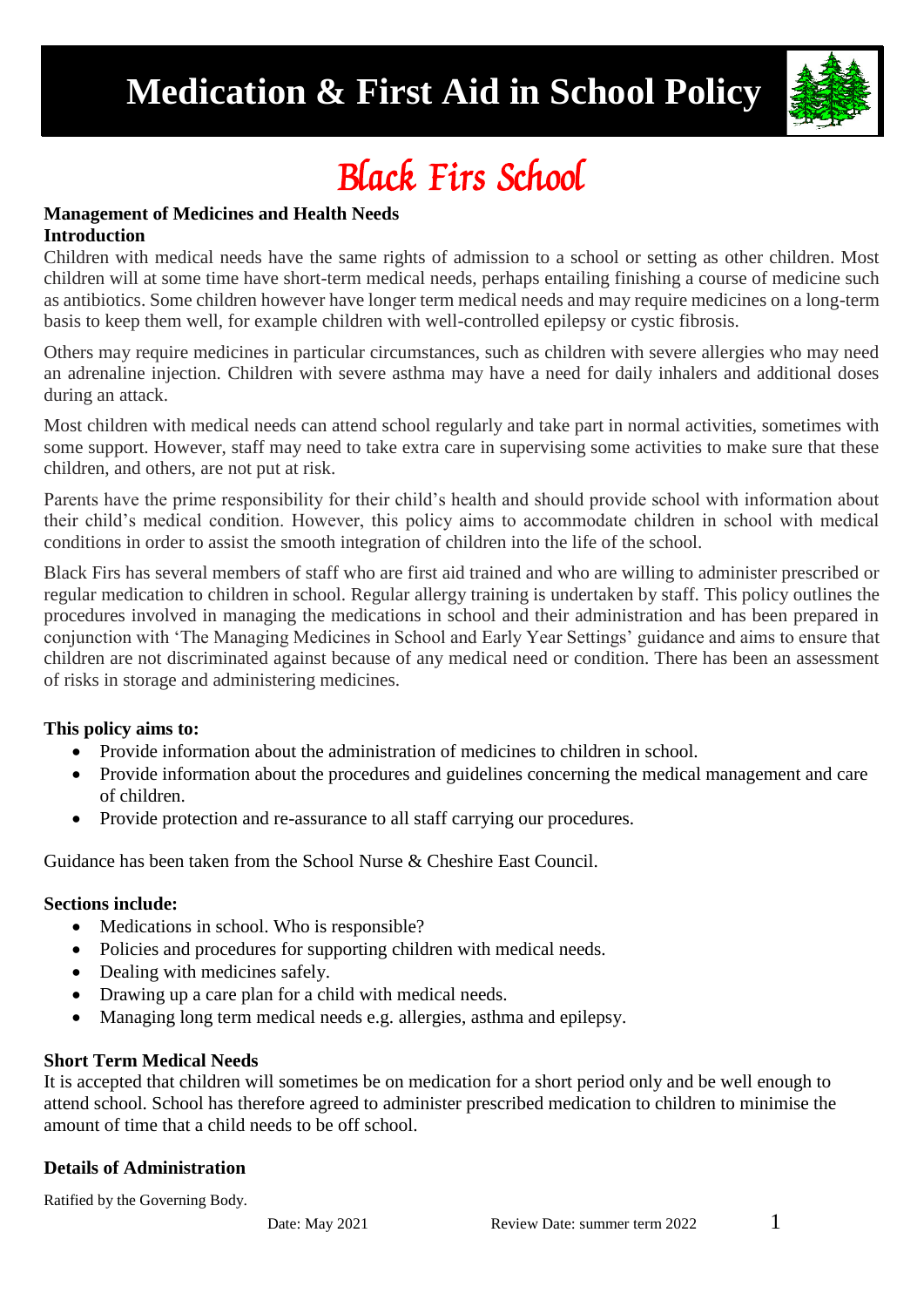- A medication in school sign form should be completed and signed by the parent / guardian. This details the medication, dosage, frequency and times of day to be administered.
- All medicines must be brought and collected from the school office / child's class by an adult.
- The medication should be clearly marked with the child's name and include any necessary equipment for the administration e.g. a spoon.
- Medicines will be kept in the fridge in the staff room.
- Medicines will be administered in the classroom at the appropriate time and the medication form signed by the person administering the medication.
- Medication forms are kept with the medication in the staff room (top of the microwave) in a pink folder. Old forms are filed in the pink box.
- If medication needs to be administered the office staff will inform the teacher and the teacher will write it on the board as a reminder.
- Two adults should be present when the medication is administered. One adult will read the full name and dosage and the other will check that this is correct. The medication will then be administered.
- If a child refuses medication, they should not be forced to take it. Parents should be informed.
- Children are told where their medication is stored and where to go if they need it.
- Medication that has not been prescribed by a doctor i.e. paracetamol, can be administered in exception circumstances on the authority of the Headteacher. Care must be taken to determine what time the medication was last administered at home.

### **Long Term Medical Needs**

Red alert cards are produced for children who have long term medical needs, i.e. allergies. Copies of these are kept on the notice board in the staffroom, in the kitchen and in front of the class register. They are kept in the class register to alert relief staff who would not otherwise be in that class to the child's medical needs. Copies of the forms are kept when a child leaves Black Firs and passed onto the receiving school.

Other information held in the staffroom.

Guidance on infection control in school and nurseries chart. Health and Safety at work poster.

#### **Self-Administration of Medicines**

The age of children being responsible for administration of their own medication varies but children are encouraged from upper juniors to participate in the decision making about their own medication. They are allowed to administer their own medication i.e. inhalers or insulin for diabetes. Children are advised to notify staff once administered and this is recorded as appropriate.

#### **Disposal of Medicines**

Medication (other than for allergies) are kept in the office and these are checked at the end of each term to ensure that they are in date. If they are not, they will be returned with a note directly to the parent asking that they replace them. It is advised that unused medication is taken to the pharmacy for disposal.

#### **School Trips**

We encourage children to participate on all visits. Additional safety measures are taken to ensure that the trip runs smoothly for the child. Each class has a list of children who are on regular medication or who have allergies. The trip organiser is aware of the emergency procedures and ensures that the medication is taken with the child and then returned to the cupboard at the end of the visit.

#### **Sporting Activities**

The dignity of children is paramount. Precautionary measures are taking during exercise. Children have immediate access to inhalers etc and risk assessments are carried out.

#### **Staff Training**

Ratified by the Governing Body.